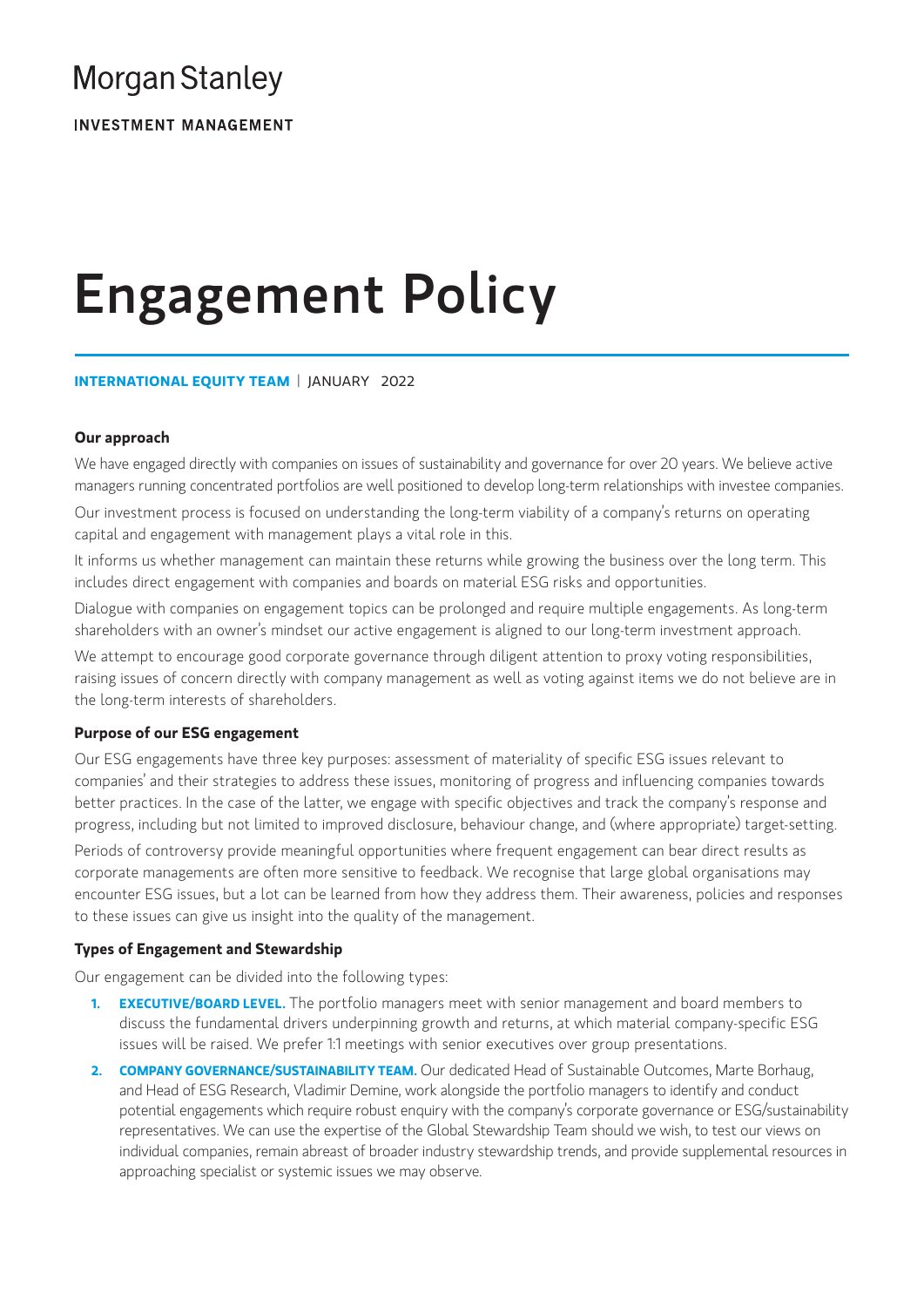**3. PROXY VOTING.** We do not outsource proxy voting. The investment team votes proxies in a prudent and diligent manner and in the best interest of our clients, consistent with the objective of maximising long-term investment returns. Our proxy voting is predominantly related to governance issues such as management incentives and director appointments. We also consider how to vote on proposals related to social and environmental issues on a case-by-case basis by determining the relevance of the issues identified in the proposal and their likely impact. We generally support proposals that, if implemented, would enhance useful disclosure or improve management practices.

# **Proprietary Tools supporting Engagement**

We have developed certain tools to help with our engagement process on ESG issues.

- A proprietary ESG scorecard, the Material Risk Indicator (MRI), which explicitly documents our evaluation of a company's material ESG risks and opportunities both industry/company specific as well as key universal factors/ risks – and helps to identify areas for future engagement.
- Pay X Ray, a proprietary scoring system for company remuneration plans, which allows us to better compare and discuss company pay plans and inform our voting approach.

These tools are supplemented by the review of third-party provider data and controversy history reports.

## **Engagement Process and Transparency**

Potential ESG engagement topics are discussed and agreed at the investment team's quarterly engagement meeting. All engagements are documented. The most relevant engagements and outcomes are summarised in our Engage newsletter and client presentations. Should companies offer suboptimal responses or improvements over time, we discuss the relevant issue and escalation options at the investment meeting.

Engagement generates knowledge that is one factor that could affect the investment view, valuation, weighting or buy/ sell discipline.

For more information, please see our ESG Policy for Global Equity or ESG Policy for International Equity. For more information on MSIM's stewardship and engagement resources and collective engagement, please see the Sustainable **Investing Policy** which can be found on www.msim.com

### **Risk Considerations**

There is no assurance that a portfolio will achieve its investment objective. Portfolios are subject to market risk, which is the possibility that the market value of securities owned by the portfolio will decline. Market values can change daily due to economic and other events (e.g. natural disasters, health crises, terrorism, conflicts and social unrest) that affect markets, countries, companies or governments. It is difficult to predict the timing, duration, and potential adverse effects (e.g. portfolio liquidity) of events. Accordingly, you can lose money investing in this strategy. Please be aware that this strategy may be subject to certain additional risks. Changes in the worldwide economy, consumer spending, competition, demographics and consumer preferences, government regulation and economic conditions may adversely affect global franchise companies and may negatively impact the strategy to a greater extent than if the strategy's assets were invested in a wider variety of companies. In general, equity securities' values also fluctuate in response to activities specific to a company. Investments in foreign markets entail special risks such as currency, political, economic, and market risks. companies carry special risks, such as limited product lines, Stocks of small-capitalisation markets and financial resources, and greater market volatility than securities of larger, more established companies. The risks of investing in *emerging market countries* are greater than risks associated with investments in foreign developed markets. Non-diversified portfolios often invest in a more limited number of issuers. As such, changes in the financial condition or market value of a single issuer may cause greater volatility. **ESG: Strategies** that incorporate impact investing and/ or Environmental, Social and Governance (ESG) factors could result in relative investment performance deviating from other strategies or broad market benchmarks, depending on whether such sectors or investments are in or out of favour in the market. As a result, there is no assurance ESG strategies could result in more favourable investment performance.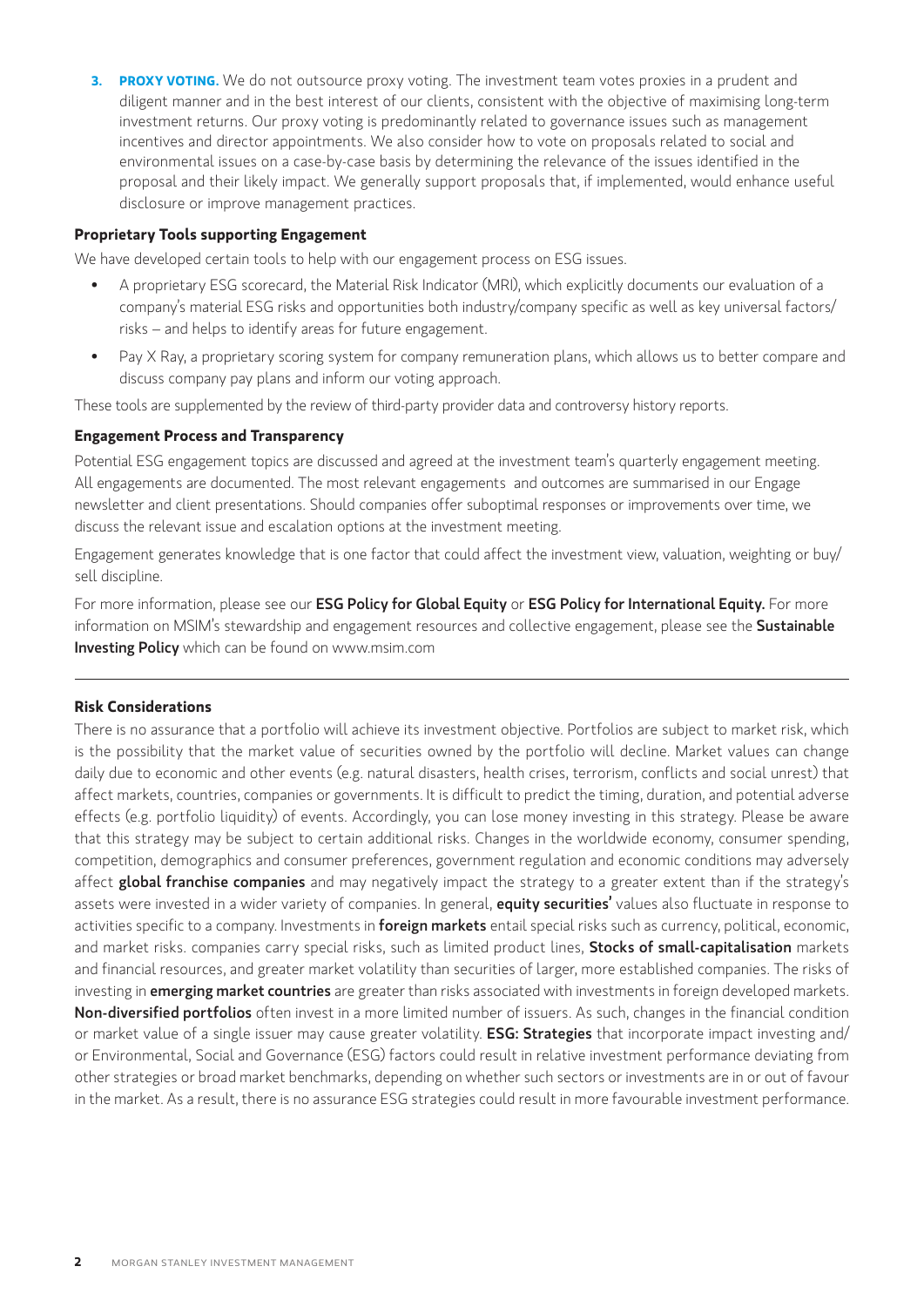#### **DEFINITIONS**

"ESG" investment: Environmental Social and Governance based investment is an investment approach which takes explicit account of the environmental, social and corporate governance aspects of all proposed investments.

#### **IMPORTANT INFORMATION**

Any views and opinions provided are those of the portfolio management team and are subject to change at any time due to market or economic conditions and may not necessarily come to pass. Furthermore, the views will not be updated or otherwise revised to reflect information that subsequently becomes available or circumstances existing, or changes occurring. The views expressed do not reflect the opinions of all portfolio managers at Morgan Stanley Investment Management (MSIM) or the views of the firm as a whole, and may not be reflected in all the strategies and products that the Firm offers. All information, which is not impartial, is provided for informational and educational purposes only and should not be deemed as a recommendation. The information herein has not been based on a consideration of any individual investor circumstances and is not investment advice, nor should it be construed in any way as tax, accounting, legal or regulatory advice. To that end, investors should seek independent legal and financial advice, including advice as to tax consequences, before making any investment decision.

#### **DISTRIBUTION**

#### This communication is only intended for and will only be distributed to persons resident in jurisdictions where such distribution or availability would not be contrary to local laws or regulations.

Ireland: Morgan Stanley Investment Management (Ireland) Limited. Registered Office: The Observatory, 7-11 Sir John Rogerson's, Quay, Dublin 2, Ireland. Registered in Ireland under company number 616662. Regulated by the Central Bank of Ireland. United Kingdom: Morgan Stanley Investment Management Limited is authorised and regulated by the Financial Conduct Authority. Registered in England. Registered No. 1981121. Registered Office: 25 Cabot Square, Canary Wharf, London E14 4 QA. Dubai: Morgan Stanley Investment Management Limited (Representative Office, Unit Precinct 3-7th Floor-Unit 701 and 702, Level 7, Gate Precinct Building 3, Dubai International Financial Centre, Dubai, 506501, United Arab Emirates. Telephone: +97 (0)14 709 7158). Germany: Morgan Stanley Investment Management Limited Niederlassung Deutschland, Grosse Gallusstrasse 18, 60312 Frankfurt am Main, Germany (Gattung: Zweigniederlassung (FDI) gem. § 53b KWG). Italy: Morgan Stanley Investment Management Limited, Milan Branch (Sede Secondaria di Milano) is a branch of Morgan Stanley Investment Management Limited, a company registered in the UK, authorised and regulated by the Financial Conduct Authority (FCA), and whose registered office is at 25 Cabot Square, Canary Wharf, London, E14 4QA. Morgan Stanley Investment Management Limited Milan Branch (Sede Secondaria di Milano) with seat in Palazzo Serbelloni Corso Venezia, 16 20121 Milano, Italy, is registered in Italy with company number and VAT number 08829360968. The Netherlands: Morgan Stanley Investment Management, Rembrandt Tower, 11th Floor Amstelplein 1 1096HA, Netherlands. Telephone: 31 2-0462-1300. Morgan Stanley Investment Management is a branch office of Morgan Stanley Investment Management Limited. Morgan Stanley Investment Management Limited is authorised and regulated by the Financial Conduct Authority in the United Kingdom. Switzerland: Morgan Stanley & Co. International plc, London, Zurich Branch Authorised and regulated by the Eidgenössische Finanzmarktaufsicht ("FINMA"). Registered with the Register of Commerce Zurich CHE-115.415.770. Registered Office: Beethovenstrasse 33, 8002 Zurich, Switzerland, Telephone +41 (0) 44 588 1000. Facsimile Fax:  $+41(0)$  44 588 1074

#### **U.S.**

A separately managed account may not be appropriate for all investors. Separate accounts managed according to the Strategy include a number of securities and will not necessarily track the performance of any index. Please consider the investment objectives, risks and fees of the Strategy carefully before investing. A minimum asset level is required. For important information about the investment manager, please refer to Form ADV Part 2.

#### **NOT FDIC INSURED |OFFER NO BANK GUARANTEE | MAY LOSE VALUE |NOT INSURED BY ANY FEDERAL GOVERNMENT AGENCY | NOT A DEPOSIT**

Hong Kong: This document has been issued by Morgan Stanley Asia Limited for use in Hong Kong and shall only be made available to "professional investors" as defined under the Securities and Futures Ordinance of Hong Kong (Cap 571). The contents of this document have not been reviewed nor approved by any regulatory authority including the Securities and Futures Commission in Hong Kong. Accordingly, save where an exemption

is available under the relevant law, this document shall not be issued, circulated, distributed, directed at, or made available to, the public in Hong Kong. Singapore: This document should not be considered to be the subject of an invitation for subscription or purchase, whether directly or indirectly, to the public or any member of the public in Singapore other than (i) to an institutional investor under section 304 of the Securities and Futures Act, Chapter 289 of Singapore ("SFA"); (ii) to a specified in section 305 of the SFA; or (iii) otherwise pursuant to, and in accordance with the INVESTMENT INSIGHT conditions of, any other applicable provision of the SFA. This publication has not been reviewed by the Monetary Authority of Singapore. Australia: This publication is disseminated in Australia by Morgan Stanley Investment Management (Australia) Pty Limited ACN: 122040037, AFSL No. 314182, which accept responsibility for its contents. This publication, and any access to it, is intended only for "wholesale clients" within the meaning of the Australian Corporations Act. Japan: For professional investors, this document is circulated or distributed for informational purposes only. For those who are not professional investors, this document is provided in relation to Morgan Stanley Investment Management (Japan) Co., Ltd. ("MSIMJ")'s business with respect to discretionary investment management agreements ("IMA") and investment advisory agreements ("IAA"). This is not for the purpose of a recommendation or solicitation of transactions or offers any particular financial instruments. Under an IMA, with respect to management of assets of a client, the client prescribes basic management policies in advance and commissions MSIMJ to make all investment decisions based on an analysis of the value, etc. of the securities, and MSIMJ accepts such commission. The client shall delegate to MSIMJ the authorities necessary for making investment. MSIMJ exercises the delegated authorities based on investment decisions of MSIMJ, and the client shall not make individual instructions. All investment profits and losses belong to the clients; principal is not guaranteed. Please consider the investment objectives and nature of risks before investing. As an investment advisory fee for an IAA or an IMA, the amount of assets subject to the contract multiplied by a certain rate (the upper limit is 2.20% per annum (including tax)) shall be incurred in proportion to the contract period. For some strategies, a contingency fee may be incurred in addition to the fee mentioned above. Indirect charges also may be incurred, such as brokerage commissions for incorporated securities. Since these charges and expenses are different depending on a contract and other factors, MSIMJ cannot present the rates, upper limits, etc. in advance. All clients should read the Documents Provided Prior to the Conclusion of a Contract carefully before executing an agreement. This document is disseminated in Japan by MSIMJ, Registered No. 410 (Director of Kanto Local Finance Bureau (Financial Instruments Firms)), Membership: the Japan Securities Dealers Association, The Investment Trusts Association, Japan, the Japan Investment Advisers Association and the Type II Financial Instruments Firms Association.

#### **IMPORTANT INFORMATION**

EMEA: This marketing communication has been issued by Morgan Stanley Investment Management Limited ("MSIM"). Authorised and regulated by the Financial Conduct Authority. Registered in England No. 1981121. Registered Office: 25 Cabot Square, Canary Wharf, London E14 4QA.

There is no guarantee that any investment strategy will work under all market conditions, and each investor should evaluate their ability to invest for the long-term, especially during periods of downturn in the market. Prior to investing, investors should carefully review the strategy's/ product's relevant offering document. There are important differences in how the strategy is carried out in each of the investment vehicles.

A separately managed account may not be suitable for all investors. Separate accounts managed according to the Strategy include a number of securities and will not necessarily track the performance of any index. Please consider the investment objectives, risks and fees of the Strategy carefully before investing.

While every care has been taken in preparing the information provided in this document, such information and materials are provided "as is" without warranty of any kind, either express or implied; in particular, no warranty regarding accuracy or completeness.

Prior to investing, investors should carefully review the relevant offering document for the strategy/product. Please consider the investment objectives, risks and fees of the strategy/product carefully before investing.

This material is a general communication, which is not impartial and has been prepared solely for informational and educational purposes and does not constitute an offer or a recommendation to buy or sell any particular security or to adopt any specific investment strategy. The information herein has not been based on a consideration of any individual investor circumstances and is not investment advice, nor should it be construed in any way as tax, accounting, legal or regulatory advice. To that end,